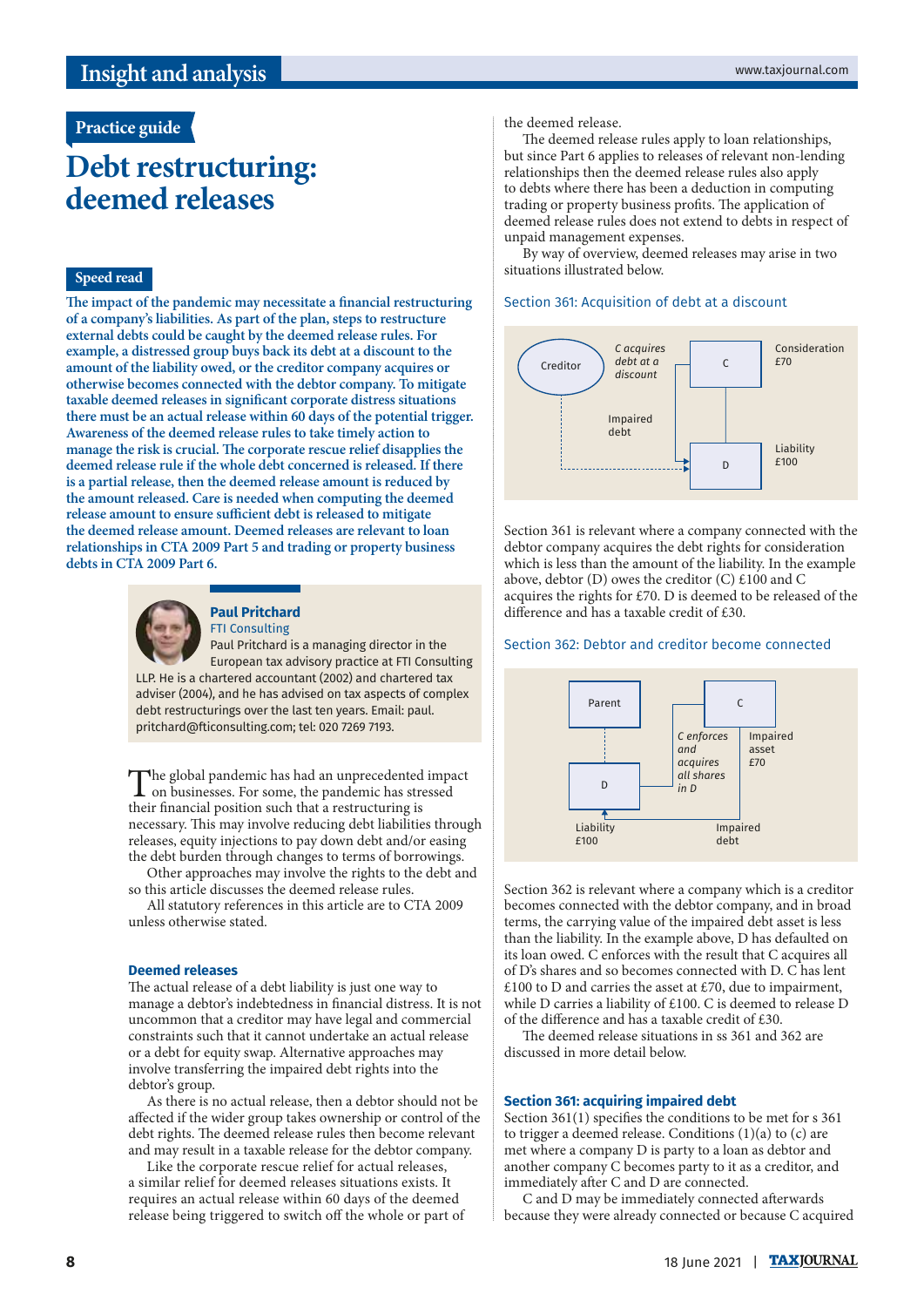shares in D at the same time as acquiring the debt in D. This is common in corporate mergers and acquisitions (M&A), particularly private equity transactions.

If the person from whom C acquired the debt is a company, then condition (1)(d) requires in the period of account in which C acquires the debt that there is no connection between the two companies. This additional condition ensures there is no deemed release where the debt is transferred intra-group. However, as illustrated below, this may trigger a deemed release where a debt is transferred from a partnership to a corporate partner as the LLP does not satisfy the company requirement.

#### Condition (1)(d) example



Condition  $(1)(e)$  is met if the amount or value of any consideration given by C for the acquisition is less than the *pre-acquisition carrying value.*

Section 361 cannot apply if the consideration is shares (or an entitlement to shares) in C, or a company connected to C, such that the equity for debt exception in s 361C applies. If this exception applies, then condition (1)(f) is not met and therefore s 361 cannot apply. Section 361C is discussed in the examples further below.

Where conditions  $(1)(a)$  to  $(f)$  are met then C is treated as releasing its rights under the loan relationship when it acquires them. The amount treated as released is the difference between the consideration and the preacquisition carrying value ('PACV').

#### How is consideration and PACV determined?

To compute the difference under s 361(e), it is important to ensure the amounts of consideration and PACV compared are the *same* in nature.

Section 361(4) states that the amount of the deemed release is the difference of the amounts of the consideration and PACV referred to in condition (1)(e). The consideration must be less than the PACV.

Whilst s 361(6) indicates the PACV is to be determined taking no account of accrued amounts or amounts paid or received, such an adjustment appears to be one-sided when compared to the consideration. In the writer's view, the consideration amount to use for computing the difference should also exclude accrued amounts. The example in HMRC's *Corporate Finance Manual* at CFM35460 indicates the PACV and consideration both exclude accrued interest. This is an important point to note if computing a s 361 deemed release amount.

The adjustment for accrued amounts represents amounts which were taxable in both the creditor and debtor (if both were UK resident companies). The effect of adjusting out accruals is to compute a deemed release credit in the debtor which equates to the impairment loss deducted by the creditor.

To illustrate the point, consider a loan of £100 with accrued interest of £15 and carried as a total liability in the debtor's accounts of £115. A third party carries the loan receivable, including accrued interest of £15, after an impairment of £45 at an asset value of £70. The third party sells the loan to a creditor connected with the debtor for £70.

The section 361 deemed release credit is computed as follows:

- $\bullet$  Consideration = £70 £15 = £55
- $PACV = \pounds115 \pounds15 = \pounds100$
- $\bullet$  Deemed release credit = £100 £55 = £45

If there is a deemed release credit triggered, then CFM35460 indicates the debtor may claim a deductible debit when the debt is repaid, with a taxable credit in the creditor.

#### **Section 361 examples** Equity for debt exception: s 361C



In a debt restructuring situation, a creditor could transfer the rights to the impaired debt into the debtor's group rather than release the debt under a debt for equity swap.

Where the acquisition of the impaired debt is an arm's length transaction, and the shares form part of the ordinary share capital of C, or a company connected with C, then the equity for debt exception in s 361C should apply. This has the effect of causing the condition in s  $361(1)(f)$  to fail and so a s 361 deemed release cannot arise.

As the shares issued must form part of the ordinary share capital of C, or a company connected with C, then s 361C is not available if fixed rate preference shares are issued to the creditor. The corporate rescue relief in s 361D may be helpful in that situation.

The s 361C exception is a useful tool to overcome legal or commercial constraints associated with an actual debt release. A deemed payment of interest under the funding bond rules is also avoided, and this is helpful where the debt has been traded and treaty clearance is not available to the new creditor.

Whilst s 361C can apply where the creditor receives an entitlement to shares (e.g. warrants) instead of actual shares, care is needed here as the grant of options is a disposal event for chargeable gains purposes. So, where the debt rights transferred have any material value, a chargeable gain may arise in C or the derivative contract rules need to be considered. (Readers may wish to refer to the discussion on warrants and derivative contract rules in the author's previous article, 'Restructuring: debt releases', Ta*x Journal*, 14 May 2021.)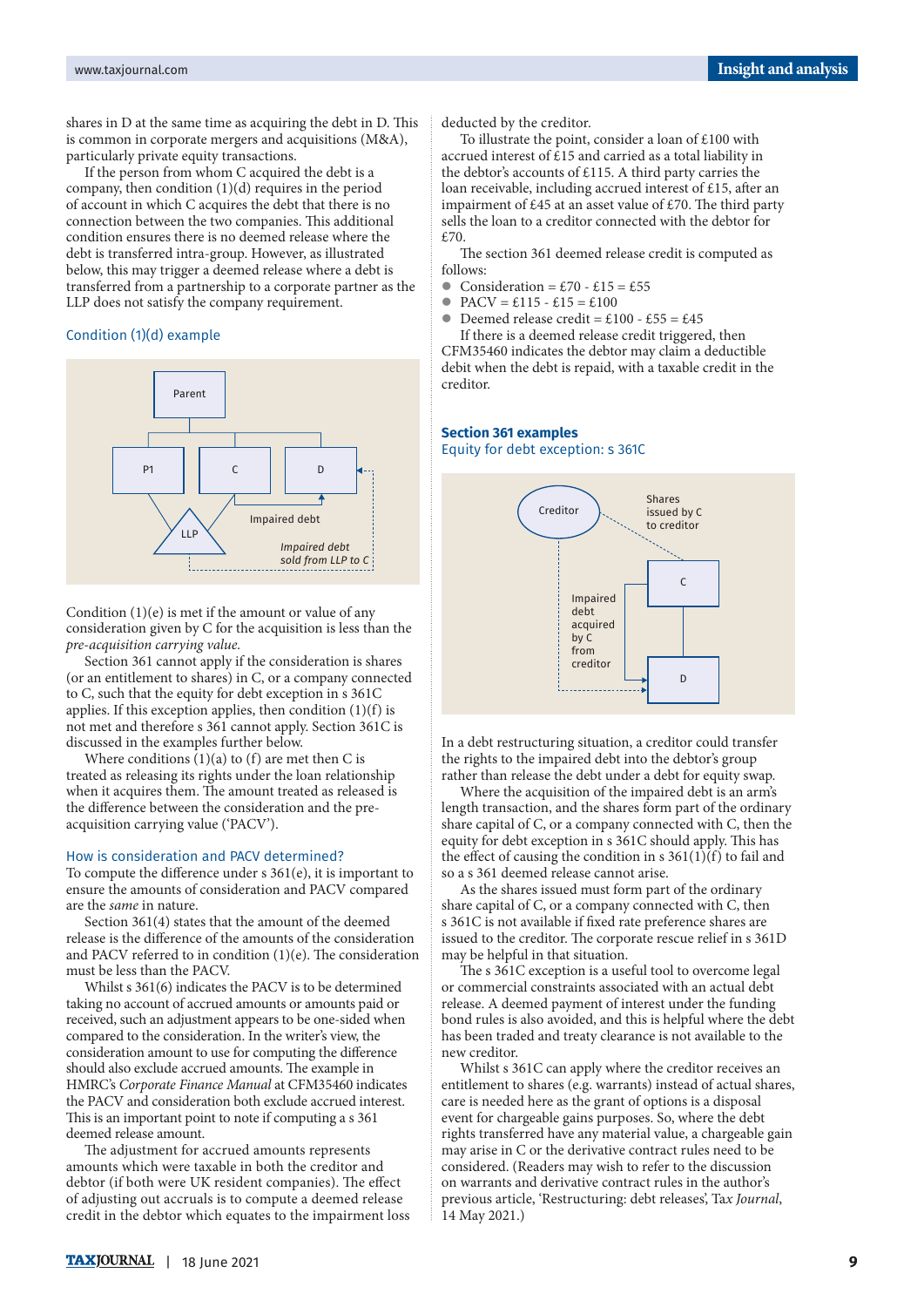#### Corporate rescue exemption: s 361D



Similar to the debt release exemption in s 322, there is a *corporate rescue* relief available for s 361 deemed releases. It is similarly targeted at companies which are in significant financial distress. Section 361D applies where s 361 would otherwise apply, and within 60 days of C becoming connected to D, C releases D's liability to pay an amount and the corporate rescue conditions are met. A deemed release can be mitigated if there is an actual release.

The corporate rescue relief has two conditions to be met. Firstly, the debt rights are acquired in an arm's length transaction. Secondly, immediately before C became party to the debt rights it was reasonable to assume that, without the release and any arrangements of which the release forms part, there would be a material risk that at some time in the next 12 months the company would be unable to pay its debts.

If these conditions are met, and the whole debt is released, then s 361 does not apply to the acquisition of the rights by C. If part of the debt is released, then the deemed release amount is reduced by the actual release. If there is a release of part of the debt, the difference between the consideration and the PACV needs to be correctly determined otherwise a taxable credit may still arise. Continuing with the earlier illustration of computing the difference, using actual consideration of £70 and a PACV of £100 then the deemed release could be incorrectly determined as £30. As the correct deemed release is £45, an actual release of £30 would still leave a taxable credit of £15. Unless there is a compelling reason to undertake a partial release within 60 days, it is recommended to simply release the whole debt such that s 361 does not apply.

# Pre-sale restructuring: corporate M&A example



Suppose in an M&A situation the overall enterprise value of the target company is less than the value of the debt outstanding. BidCo's acquisition of all debt and shares would trigger a section 361 deemed release. To undertake a sale of TargetCo to BidCo a pre-sale release of debt to its recoverable amount is needed and so TargetCo avoids a deemed release when acquired by BidCo.

Furthermore, the seller Old Fund, is a partnership and the connected company release exemption in s 358 cannot apply. Therefore, an exempt debt for equity swap needs to be undertaken prior to the sale.

HMRC's guidance at CFM33202 indicates an onsale of shares to an unconnected third party does not undermine HMRC's view of the availability of the debt for equity swap exemption. The guidance at CFM35590 indicates a release of a debt to its recoverable amount is not considered itself to trigger the application of the deemed release anti-avoidance rule in s 363A (discussed later).

These two aspects of HMRC's guidance are helpful in providing comfort that no adverse tax consequences arise in a corporate M&A situation where there is a sale of both shares and debt between third parties.

#### Trade debts: reverse factoring arrangements



In a non-restructuring situation, deemed releases can still arise. In the example above, InvoiceCo seeks to purchase a trade receivable of £100 owed to Supplier by TradeCo, a connected company. TradeCo has claimed a deduction in computing its trading profits. Supplier may achieve early payment of the trade receivable by selling the receivable to InvoiceCo at a discount of £5 to the amount owed and so receives £95. Such an arrangement is caught by s 361 and therefore TradeCo needs to ensure it includes the deemed release credit of £5 in its trading profits.

The relevant non-lending relationship rules in Part 6 apply to releases of debts where there has been a deduction in computing the profits of a trade or property business. For the purposes of s 481, a release includes deemed releases. This is noted in HMRC's guidance at CFM41070. This aspect tends to be overlooked, and so can result in significant and unexpected tax consequences.

#### **Section 362: debtor and creditor** *become* **connected**

Section 362 triggers a deemed release of a loan relationship liability where the debtor and creditor companies become connected. This may occur in a restructuring where a creditor acquires a controlling shareholding in the debtor, for example on a debt for equity swap.

Section 362(1) requires the creditor and debtor are not connected and then the companies *become* connected. The definition of connection takes it meaning from s 363 instead of s 348. Section 363 indicates there is a connection at *any* time if the control condition exists at *that* time. The control condition is met if A) one company has control of the other or B) both companies are under control of the same person. Section 363 also specifies there is a connection for the whole period of account if there is a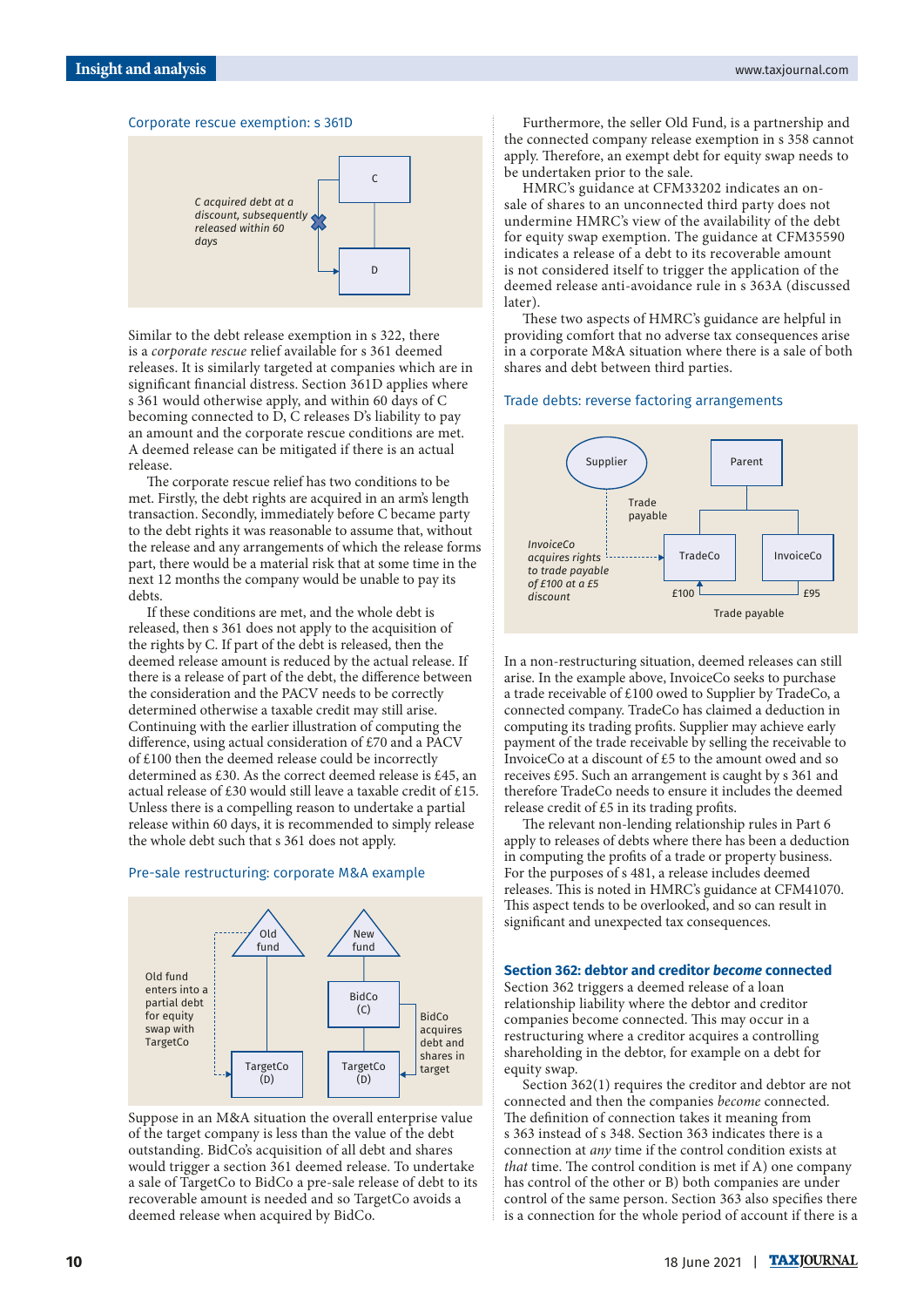connection at any time in the *period of account*; this differs from s 348 which deems connection for the whole of the *accounting period*.

Where the companies become connected then the pre-connection carrying value (PCCV) of the debt in the creditor's accounts and debtor's accounts is compared. To the extent the debtor's PCCV exceeds the creditor's PCCV then the excess is deemed to be released.

For the debtor's PCCV, it is the carrying value of the liability representing the debt in the debtor's accounts assuming that a period of account would have ended immediately before C and D become connected.

As this is an accounting test, the legislation does not appear to require adjustments if the debtor uses fair value accounting or has bifurcated the debt liability for accounting purposes. There is no explicit requirement to use an amortised cost basis of accounting to determine the debtor's PCCV.

For the creditor's PCCV it depends whether the creditor was party to the debt asset on the last day of the period of account ending immediately before connection arises. If the debt was held then the PCCV is the carrying value of the asset on that last day, using an amortised cost basis of accounting, and in any other case the creditor's PCCV is the amount or value of any consideration given to acquire the asset.

Like s 361, the PCCV of the debt asset and liability exclude accrued amounts, or amounts paid, or received in advance. Establishing the PCCV in both the debtor and creditor does require the accounting amounts and treatment to compute the necessary amounts. In the normal situation it is expected that the debtor and creditor use an amortised cost basis of accounting and so adjustments to accrued amounts are required.

Consider a company C with a loan asset of £70, after recognising accrued interest of £15 and an impairment of £45. The debt liability in company D is a liability with a carrying value of £115, including accrued interest of £15. In the context of s 362, assume C and D become connected instead of the creditor selling the debt rights for £70 to the debtor group.

The s 362 deemed release credit is computed as follows:

 $\bullet$  C's PCCV = £115 - £15 = £100

 $D's PCCV = £70 - £15 = £55$ <br>Deemed release credit = £10 Deemed release credit =  $£100 - £55 = £45$ 

The amounts in the s 362 calculation are the same as the amounts in the earlier s 361 calculation. This is intended to demonstrate the adjustments for accrued amounts under either rule should produce the same deemed release amount.

Where the creditor and debtor companies are connected then s 349 requires an amortised cost basis of accounting to be used when applying the loan relationship rules for the period. When the creditor and debtor first become connected then the actual accounting in each company needs to be adjusted if it is not amortised cost basis of accounting for s 349 purposes.

HMRC's guidance at CFM35480 indicates that adjustments under s 316 arise on transitioning the carrying value of a debt from fair value accounting to amortised cost accounting. Those adjustments may arise in the creditor, and though unusual, they could arise in the debtor company. Any transitional adjustments in the creditor are taxable. Any transitional adjustments in the debtor company are not deemed release amounts and so cannot be prevented from arising under the corporate rescue exemption in s 362A (discussed further below).

#### **What is amortised cost?**

To recap, s 313(4) defines an 'amortised cost basis of accounting' as a basis of accounting under which an asset or liability representing a loan relationship is measured on the company's balance sheet at amortised cost. Amortised cost, per s 313(4A) takes its meaning as it has for accounting purposes. Its meaning under UK GAAP if FRS 102 is applied and stated below.

FRS 102 para 11.15 states:

'The amortised cost of a financial asset or financial liability at each reporting date is the net of the following amounts:

'(a) the amount at which the financial asset or financial liability is measured at initial recognition;

'(b) minus any repayments of the principal;

'(c) plus or minus the cumulative amortisation using the effective interest method of any difference between the amount at initial recognition and the maturity amount; '(d) minus, in the case of a financial asset, any reduction (directly or through the use of an allowance account) for impairment or uncollectability.'

A similar definition is used in IFRS 9 for IFRS and FRS 101 purposes.

#### **Section 362 examples** Exiting a joint venture arrangement



Companies X and Y are partners in JV, a joint venture company. Company X has already fully impaired its debt asset with JV. Company Y seeks to exit the arrangement and Company X proposes to acquire its 50% shareholding in JV. If this occurs, then X will become connected with JV and a s 362 deemed release shall occur.

#### Partial debt for equity swap